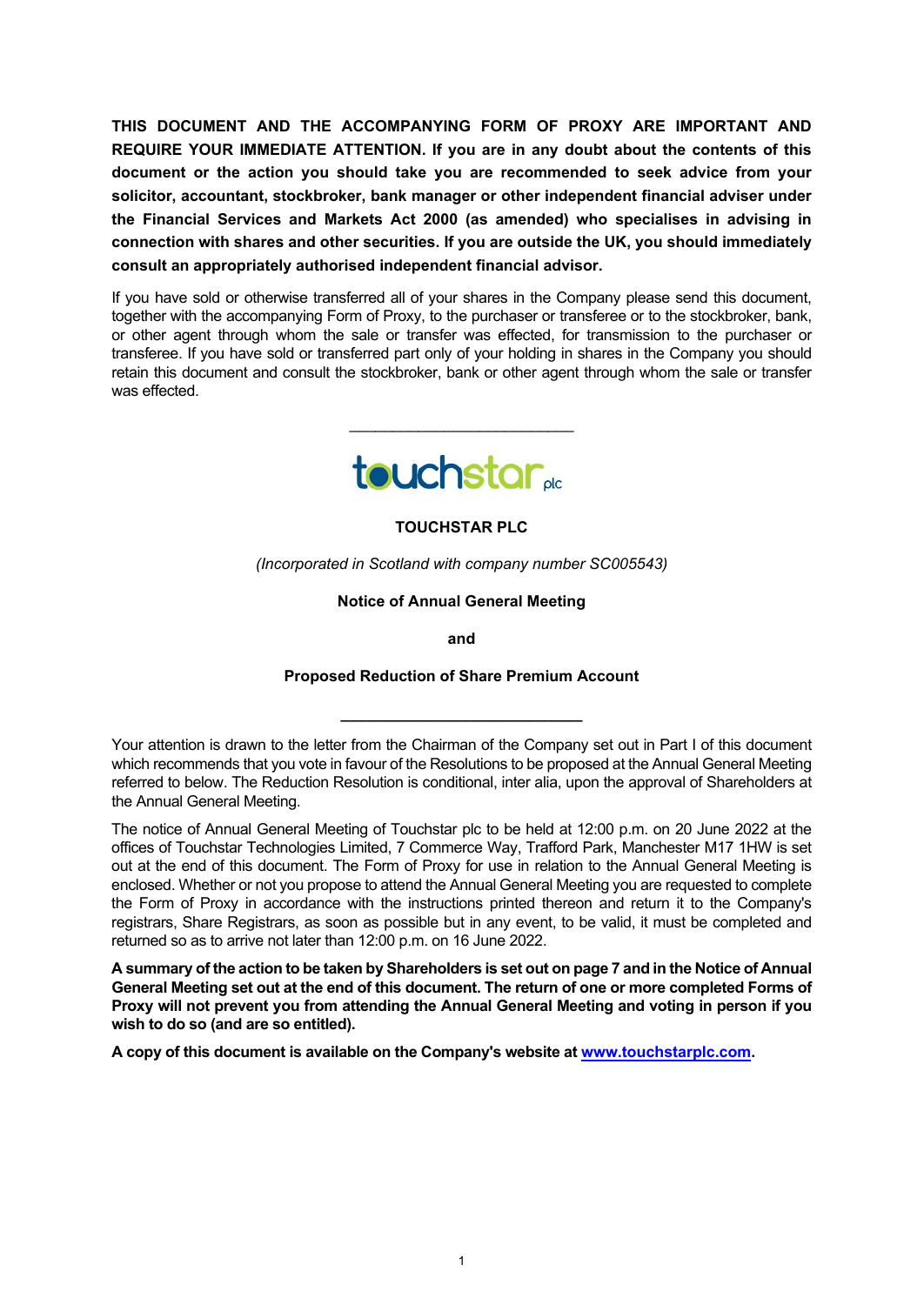# **CONTENTS**

|                                               | <b>DEFINITIONS</b>                          |                |
|-----------------------------------------------|---------------------------------------------|----------------|
|                                               | PART 1 CHAIRMAN'S LETTER                    |                |
| $\mathbf{1}$ .                                | Introduction                                | 4              |
| 2.                                            | Background to and reasons for the Reduction | 4              |
| 3.                                            | Details of the Reduction                    | 5              |
| 4.                                            | <b>Annual General Meeting</b>               | 5              |
| 5.                                            | Action to be taken                          | $\overline{7}$ |
| 6.                                            | Recommendation                              | $\overline{7}$ |
| PART II NOTICE OF ANNUAL GENERAL MEETING<br>8 |                                             |                |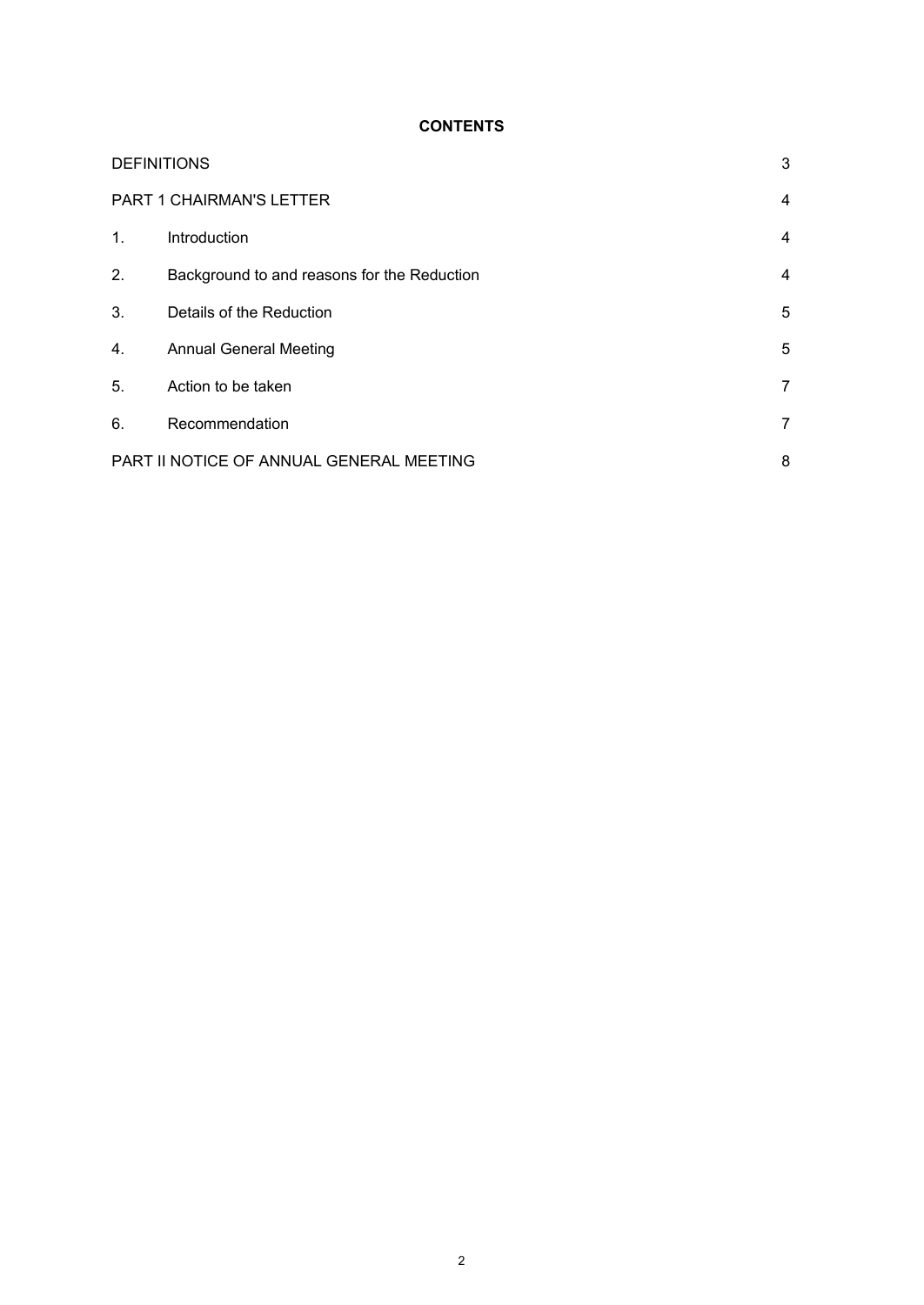#### **DEFINITIONS**

The following definitions apply throughout this document unless the context requires otherwise (in addition to the terms defined in the text):

| Act                            | the Companies Act 2006 (as amended).                                                                                                                                                                    |
|--------------------------------|---------------------------------------------------------------------------------------------------------------------------------------------------------------------------------------------------------|
| <b>Annual General Meeting</b>  | the Annual General Meeting of the Company for which the notice<br>is set out at the end of this document, or any reconvened meeting<br>following adjournment thereof.                                   |
| <b>Board</b>                   | the board of Directors of the Company.                                                                                                                                                                  |
| <b>Company or Touchstar</b>    | Touchstar plc.                                                                                                                                                                                          |
| Court                          | Court of Session or the Sheriff Court in Scotland.                                                                                                                                                      |
| <b>Directors</b>               | the directors of the Company, whose names are set out on page<br>4 of this document.                                                                                                                    |
| <b>Form of Proxy</b>           | the enclosed form of proxy for use by Shareholders in connection<br>with the Annual General Meeting.                                                                                                    |
| Group                          | the Company and/or all or any of its Subsidiaries.                                                                                                                                                      |
| <b>Ordinary Shares</b>         | the ordinary shares of £0.05 each in the capital of the Company.                                                                                                                                        |
| <b>Profit and Loss Account</b> | the profit and loss account in the books of account of the<br>Company from time to time                                                                                                                 |
| <b>Reduction</b>               | the proposed cancellation of the Company's share premium<br>account.                                                                                                                                    |
| <b>Reduction Resolution</b>    | the special resolution numbered 7 to be put to the Annual General<br>Meeting as set out in the notice of Annual General Meeting at the<br>end of this document.                                         |
| <b>Registrars</b>              | Neville Registrars Limited, registrars to the Company.                                                                                                                                                  |
| <b>Resolutions</b>             | the ordinary and special resolutions (including the Reduction<br>Resolution) to be put to the Annual General Meeting as set out in<br>the notice of Annual General Meeting at the end of this document. |
| <b>Share Premium Account</b>   | the share premium account in the books of account of the<br>Company at the date of the Annual General Meeting                                                                                           |
| <b>Shareholder</b>             | a holder of Ordinary Shares of the Company.                                                                                                                                                             |
| <b>Subsidiaries</b>            | the Company's subsidiaries and subsidiary undertakings (each<br>as defined in the Act).                                                                                                                 |
| United Kingdom or UK           | United Kingdom of Great Britain and Northern Ireland.                                                                                                                                                   |
| £ and p                        | pounds Sterling and pence Sterling respectively.                                                                                                                                                        |

All references in this document to laws and regulations are to English laws and regulations, unless otherwise stated, or as the context otherwise requires.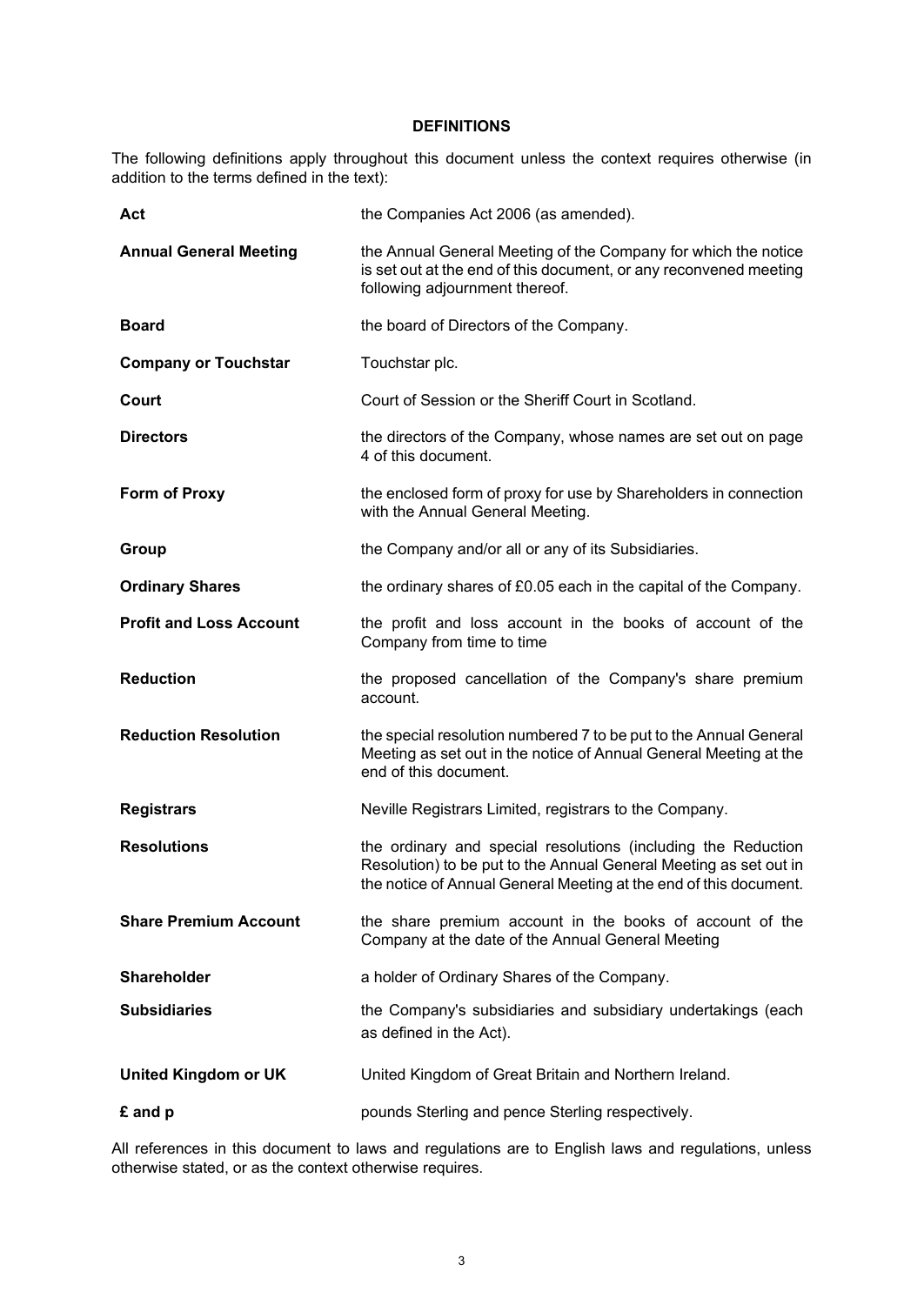### **PART I**

# **CHAIRMAN'S LETTER**



# **TOUCHSTAR PLC**

*(Incorporated in Scotland with company number SC005543)*

| Registered Office: |
|--------------------|
| 1 George Square    |
| Glasgow            |
| <b>G2 1AL</b>      |
|                    |

26 May 2022

Dear Shareholder

#### 1. **Introduction**

At the Annual General Meeting, in addition to the conduct of normal business for an annual general meeting, the Company also proposes to reduce the total amount standing to the credit of the Share Premium Account, being £1,118,774 (at 31 December 2021) (the "**Reduction**").

The purpose of this document is to issue the notice of the Annual General Meeting and to provide you with information about the background to, and the reasons for, the Reduction and to explain why the Board considers the Reduction to be in the best interests of the Company and its Shareholders as a whole, and why the Board unanimously recommends that you vote in favour of the Resolutions to be proposed at the Annual General Meeting.

Shareholders should note that unless the special resolution to reduce the Share Premium Account is passed at the Annual General Meeting (and the Court subsequently confirms the reduction of the Share Premium Account), the Reduction will not take place.

# 2. **Background to and reasons for the Reduction**

The financial statements of the Company as at 31 December 2021 show that the capital of the Company comprises, in addition to Ordinary Shares, a share premium account in the sum of £1,118,774, and that, at that date, the Company had an accumulated deficit on its profit and loss account of £2,696,000.

As at 31 December 2021, the Group had cash balances, net of overdraft and Coronavirus Business Interruption Loan of £2.4 million. While no decisions have yet been taken as to how any surplus might be used, as indicated in the Chairman statement of the results for the year ended 31 December 2021 the Directors would like to have the ability to consider returning value to Shareholders either via share buybacks or the payment of dividends. However, to be able to do this company law requires the Company to have positive distributable reserves. At present, the Company does not have positive distributable reserves due the deficit on its retained earnings reserve, which, as at 31 December 2021, stood at £2,696,000 (the "**Deficit**").

The Company's trading Subsidiaries, Touchstar Technologies Limited and Touchstar ATC Limited, each have distributable reserves some of which can be distributed by way of dividend into the Company. However,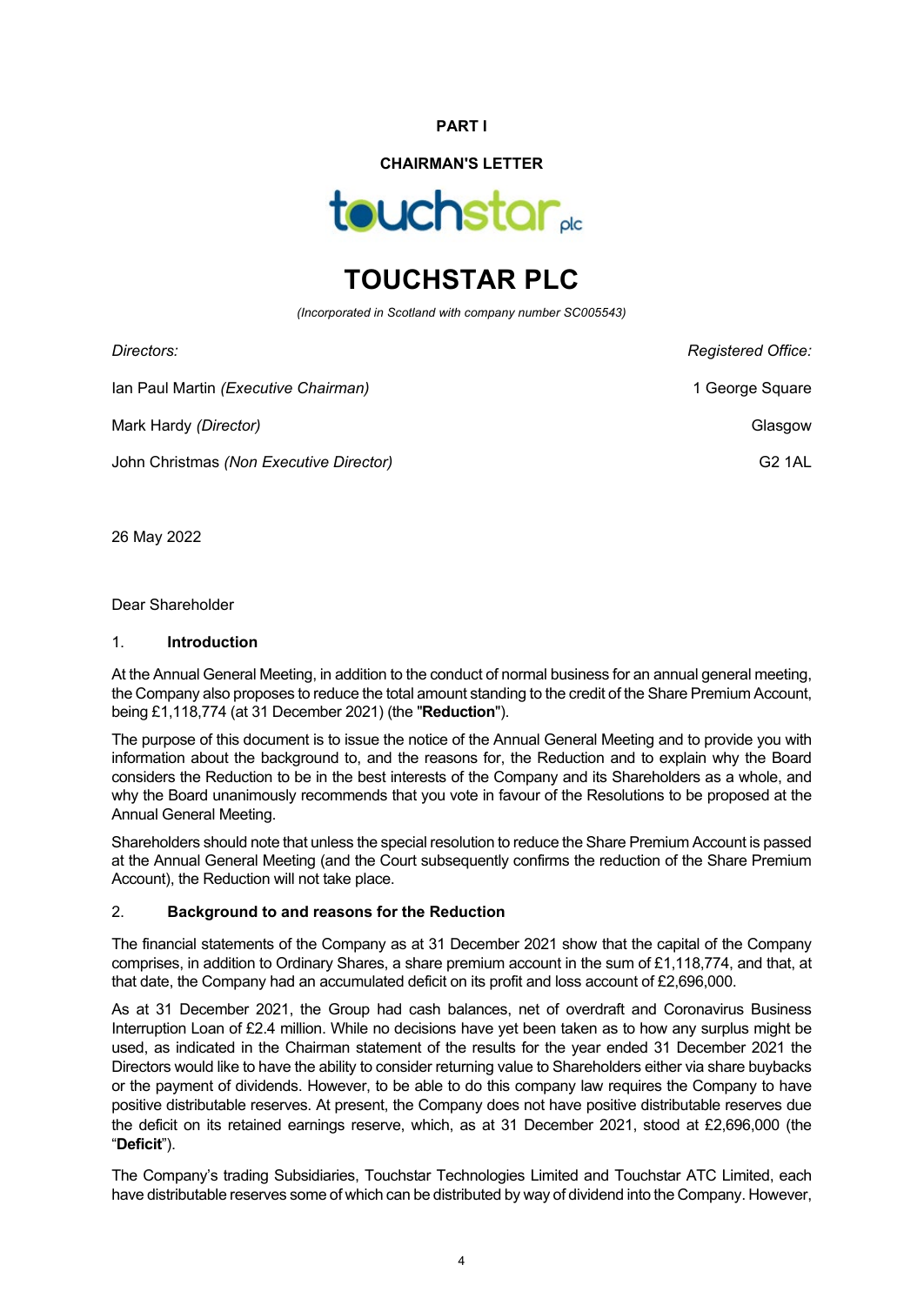the Directors do not wish to distribute all of the available profit as they believe to do so would undermine the ability of those companies to trade effectively. The Directors expected to be able to distribute by way of dividend approximately £1,200,000 from Touchstar Technologies Limited and £600,000 from Touchstar ATC Limited.

As this would be insufficient to eliminate the Deficit, the Directors wish to apply to Court to have the Share Premium Account reduced as described in paragraph 3 below. As at 31 December 2021, the Share Premium Account stood at £1,118,774.

The combination of dividends and the Reduction will be sufficient to eliminate the Deficit and create a credit on the Profit and Loss Account (and will therefore constitute distributable reserves). This process, if approved by Shareholders, will provide the Board with the flexibility to consider paying dividends or buying back shares in the future, assuming that the Group continues to trade profitably.

# 3. **Details of the Reduction**

When shares are issued by the Company, the nominal value of the shares is credited to the share capital account of the Company. A share premium arises on the issue of shares at a premium to their nominal value. The premium is credited to the Share Premium Account of the Company. Both the share capital reserve of the Company and the Share Premium Account are undistributable capital reserves and the uses to which the Company may put them is limited by law. Both may, however, be reduced or cancelled if first approved by shareholders by special resolution and subsequently confirmed by order of the Court.

In providing its approval of the Reduction, the Court is likely to require protection for the creditors (including contingent creditors) of the Company whose debts remain outstanding on the relevant date, except in the case of creditors which have consented to the Reduction. Any such creditor protection may include seeking the consent of the Company's creditors to the Reduction or the provision by the Company to the Court of an undertaking to deposit a sum of money into a blocked account created for the purpose of discharging the non-consenting creditors of the Company.

The Board reserves the right to abandon or discontinue any application to the Court and hence the Reduction if the Directors believe that the terms required to obtain confirmation from the Court are unsatisfactory to the Company.

The Company intends that application will be made to the Court for confirmation of the Reduction as soon as reasonably practicable after the Annual General Meeting provided that the respective special resolutions (or any of them) have been passed.

The Reduction will not involve any distribution or repayment of capital or share premium by the Company and will not reduce the underlying net assets of the Company.

The Reduction will not affect the voting or dividend rights or the rights on a return of capital of the Ordinary Shares and will not result in any change to the number of Ordinary Shares in issue.

# 4. **Annual General Meeting**

The resolutions to be proposed at the Annual General Meeting are summarised below.

Resolutions 1 to 4 (inclusive) are proposed as ordinary resolutions. This means that for each of these resolutions to be passed, more than half of the votes cast must be in favour of the resolution. Resolutions 5 to 7 (inclusive) are proposed as special resolutions. This means that for each of these resolutions to be passed, at least three quarters of the votes cast must be in favour of the resolution.

# **Resolution 1: Report and Accounts**

The Directors will present their report and the annual accounts to the meeting. This gives Shareholders the opportunity to ask questions on the content before voting on the resolution. A copy of the annual report and accounts is available on the Company's website at [www.touchstarplc.com.](http://www.touchstarplc.com/)

# **Resolution 2: Appointment of Directors**

An ordinary resolution will be proposed to reappoint Mark Hardy as a Director.

# **Resolution 3: Appointment of Auditors**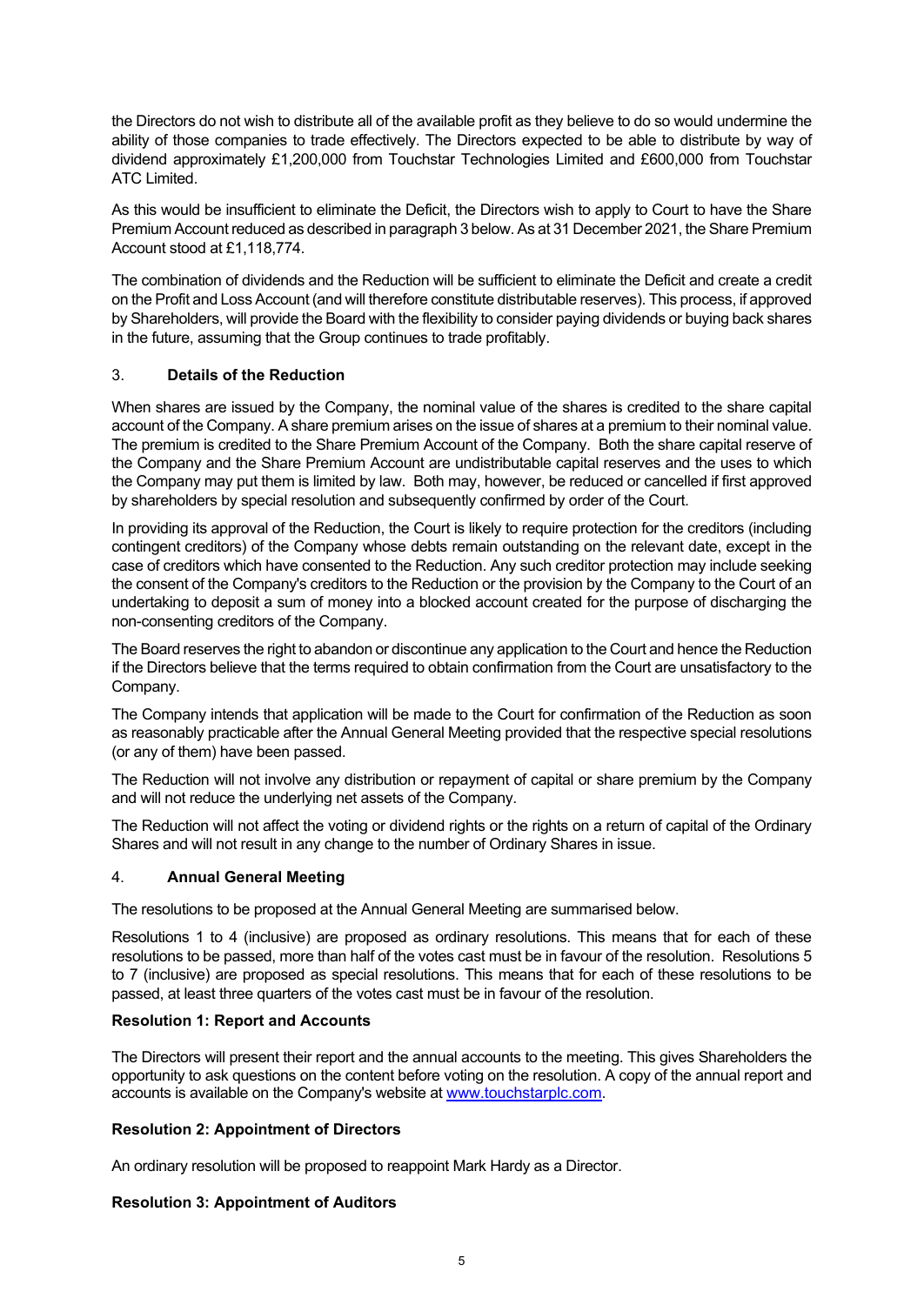An ordinary resolution will be proposed to appoint Haysmacintyre LLP as the Company's auditors to hold office from the conclusion of the Annual General Meeting until the conclusion of the next general meeting at which accounts are laid before the members of the Company and to authorise the Directors to determine the remuneration payable to the auditors.

# **Resolution 4: Directors' Authority to Allot Shares**

This ordinary resolution seeks shareholder approval for the Directors to be authorised to allot shares. Under the provisions of section 551 of the Act, the Directors are not permitted to allot shares unless authorised to do so by the shareholders. The Act provides for such authority to be granted either by the Company in general meeting or by the articles of association of the Company and, in both cases, such authority must be renewed every five years. Notwithstanding the statutory provisions, in accordance with institutional best practice, it is the present intention of the Directors to seek a similar authority each year.

The Directors seek authority to allot shares in the capital of the Company up to a maximum nominal amount of £141,251 (representing approximately 33 per cent. of the issued ordinary share capital as at the date of this document). This will facilitate the raising of further funds and the making of investments and acquisitions in pursuit of the previously approved investing policy. This power will last until the conclusion of the next annual general meeting of the Company.

# **Resolution 5: Directors' Power to Dis-apply Pre-emption Rights**

This special resolution supplements the Directors' authority to allot shares in the Company proposed by resolution 4.

Section 561 of the Act requires a company proposing to allot equity securities (which includes selling shares held in treasury) to offer them first to existing shareholders in proportion to their existing shareholdings. Equity securities include ordinary shares, but do not include shares issued under employee share schemes. If resolution 4 is passed, the requirement imposed by section 561 of the Act will not apply to allotments by the Directors in three cases:

- 1. in connection with a rights (or similar) issue, where strict application of the principle in section 561 of the Act could (for example) either result in fractional entitlements to shares arising or require the issue of shares where this would be impractical because of local, legal or regulatory requirements in any given overseas jurisdiction;
- 2. pursuant to the terms of any share scheme for directors and employees approved by general meeting of the Company; and
- 3. allotments of shares for cash up to a total nominal value of £42,375 (representing 10 per cent. of the issued ordinary share capital as at the date of this document). This gives the Directors flexibility to take advantage of business opportunities as they arise.

This authority will expire at the conclusion of the next annual general meeting except in so far as commitments to allot shares have been entered into before that date. It is the present intention of the Directors to seek a similar authority annually.

The Directors believe that this resolution together with resolution 4 will provide the Company with flexibility to take advantage of business opportunities that may arise.

#### **Resolution 6: Buy Back Resolution**

This special resolution, if passed, will allow the Company to make one or more market purchases of its ordinary shares of 5p each.

#### **Resolution 7: Reduction Resolution**

This special resolution, if passed, will allow the Company to proceed with the Reduction.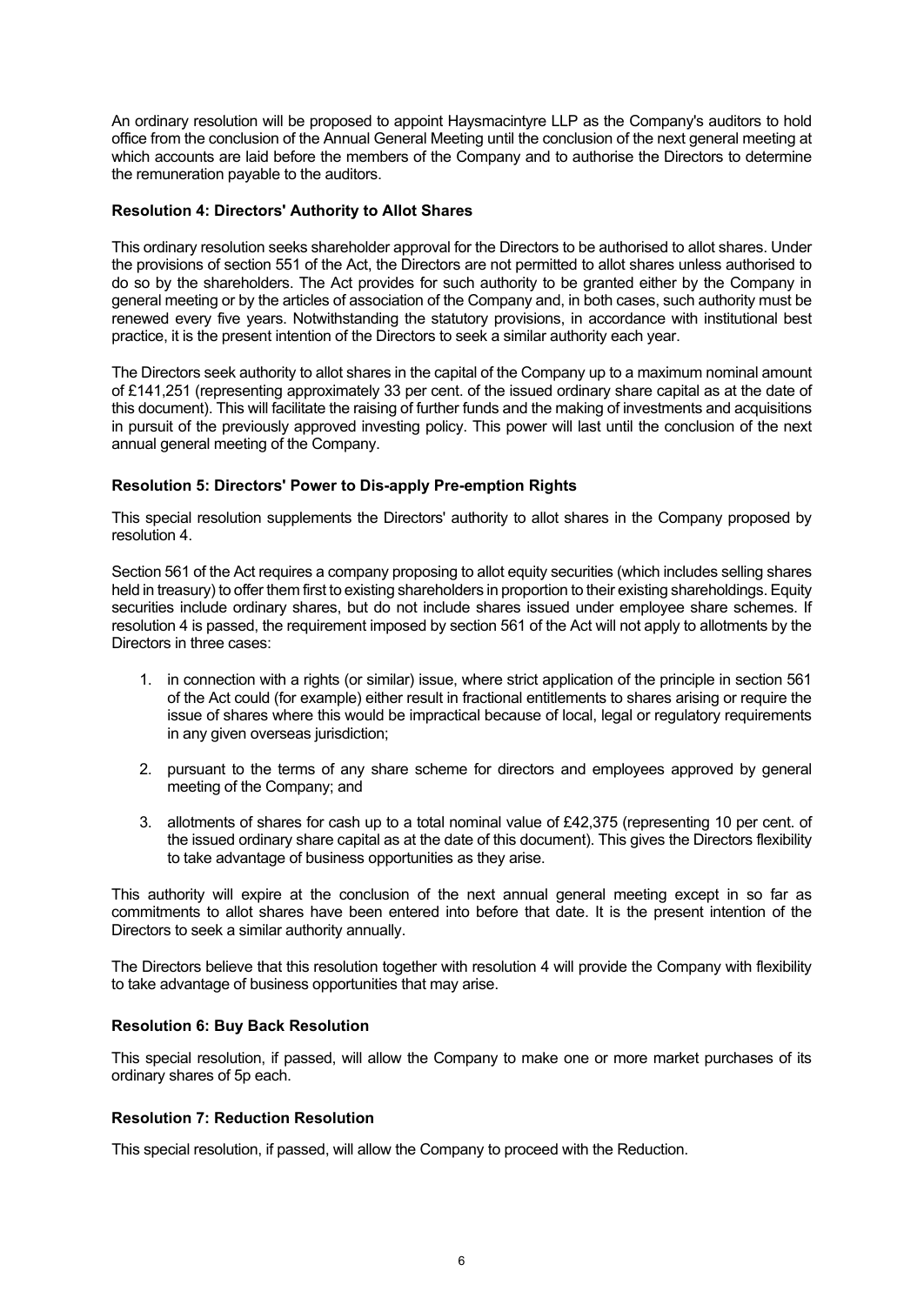# 5. **Action to be taken**

You will find enclosed with this document a Form of Proxy for use at the Annual General Meeting. Please complete, sign and return the Form of Proxy as soon as possible in accordance with the instructions printed thereon.

#### **Shareholders wishing to vote on any of the matters of business are urged to do so through completion of the Form of Proxy to ensure that the meeting may be conducted for the safety of everyone.**

Whether or not you intend to be present at the Annual General Meeting, you are particularly requested to complete the enclosed Form of Proxy and return it to the Company's registrars, Share Registrars, so as to arrive as soon as possible and in any event no later than 48 hours (without including any part of a day that is not a working day) before the time appointed for the Annual General Meeting. Completion and return of the Form of Proxy will not preclude you from attending the Meeting and voting in person should you subsequently find that you are able to be present.

# 6. **Recommendation**

The Directors consider that all the proposals to be dealt with at the Annual General Meeting and in particular the Capital Reduction are likely to promote the success of the Company for the benefit of the Shareholders as a whole. Accordingly, the Board unanimously recommend that you vote in favour of each of the Resolutions, as the Directors intend to do in respect of the shares that they own or control, being 903,083 Ordinary Shares or approximately 11% of the Company's issued share capital as at 26 May 2022 (being the latest practicable date before the publication of this Notice of Annual General Meeting).

Yours faithfully

Ian Paul Martin *Chairman*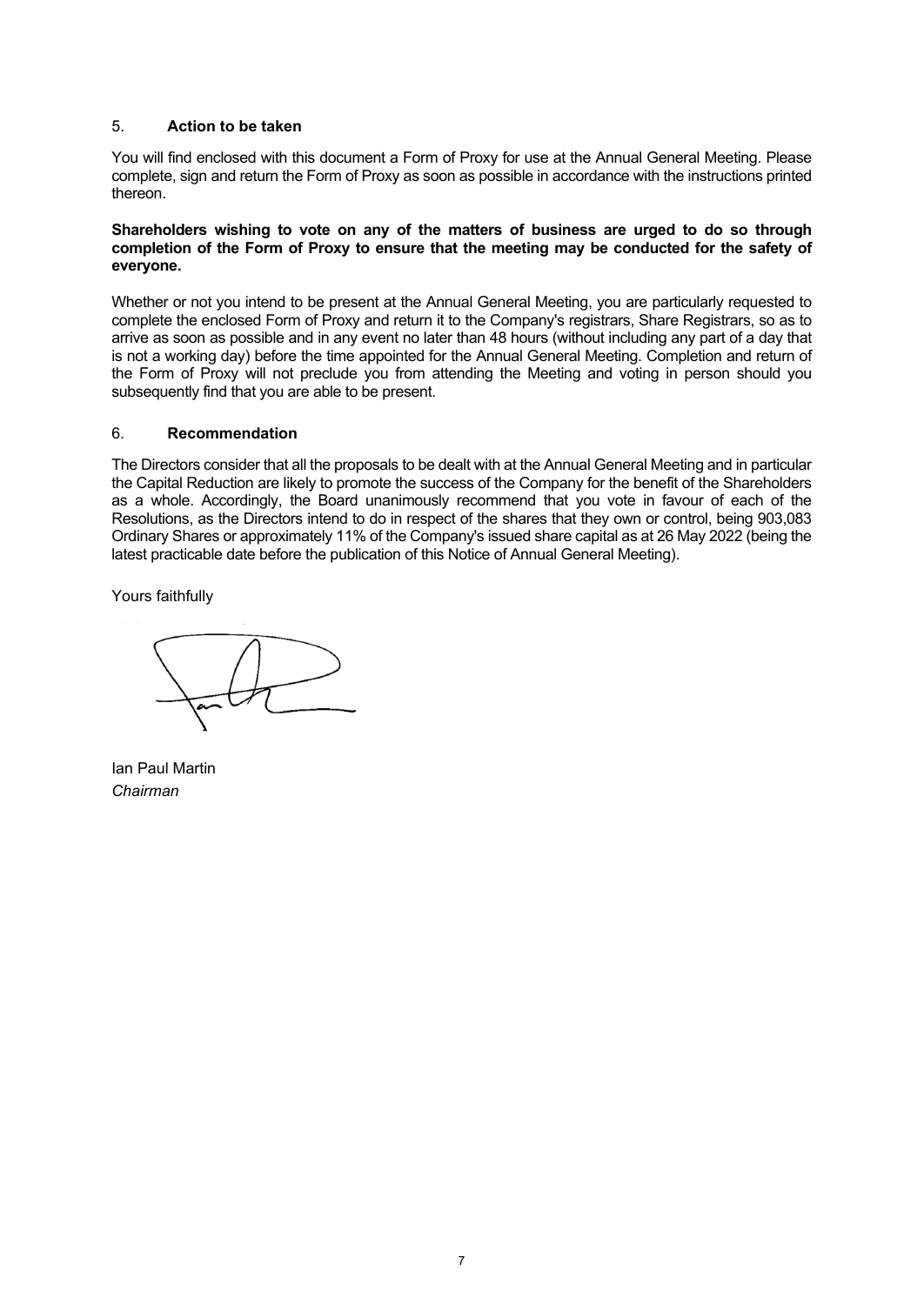#### **PART II**

# **NOTICE OF ANNUAL GENERAL MEETING**



# **TOUCHSTAR PLC**

#### *(Incorporated in Scotland with company number SC005543)*

#### **Notice of Annual General Meeting**

**Notice is hereby given** that the one hundred and eighteenth annual general meeting of the Company will be held at the offices of Touchstar Technologies Ltd, 7 Commerce Way, Trafford Park, Manchester M17 1HW, on 20 June 2022 at 12:00 p.m. for the following purposes:

To consider and, if thought fit, pass the following resolutions of which resolutions 1, 2, 3 and 4 will be proposed as ordinary resolutions and resolutions 5, 6 and 7 will be proposed as special resolutions:

#### **Ordinary business**

- 1. To receive, consider and adopt the annual financial statements for the year ended 31 December 2021 together with the last directors' report and the auditors' report on those financial statements.
- 2. To reappoint Mark William Hardy as a director of the Company who retires by rotation in accordance with the articles of association of the Company.
- 3. To reappoint Haysmacintyre LLP as auditors of the Company to hold office from the conclusion of the meeting until the conclusion of the next general meeting at which the financial statements are laid before the Company and that their remuneration be fixed by the directors.
- 4. That the directors be generally and unconditionally authorised pursuant to section 551 of the Companies Act 2006 ('Act') to allot Relevant Securities (as defined in the notes to this resolution) up to an aggregate nominal amount of £141,251 for a period expiring (unless previously renewed, varied or revoked by the Company in general meeting) on 30 June 2023, or, if earlier, the date of the next annual general meeting of the Company after the passing of this resolution, but the Company may make an offer or agreement which would or might require relevant securities to be allotted after expiry of this authority and the board may allot Relevant Securities in pursuance of that offer or agreement.

This resolution revokes and replaces all unexercised authorities previously granted to the directors to allot Relevant Securities but without prejudice to any allotment of shares or grant of rights already made, offered or agreed to be made pursuant to such authorities.

#### **Special business**

- 5. That subject to the passing of resolution 4 the directors be generally empowered to allot equity securities (as defined by section 560 of the Act) for cash pursuant to the authority conferred by resolution 4 as if section 561 (1) of the Act did not apply to the allotment. This power shall be limited to:
	- 5.1 the allotment of equity securities in connection with an offer for securities open for acceptance for a period fixed by the directors by way of rights to:

#### 5.1.1 holders of Ordinary Shares; and

5.1.2 holders of such other equity securities as the directors may determine on the register on a fixed record date in proportion to their respective holdings of such securities or in accordance with the rights attaching to them (but subject to such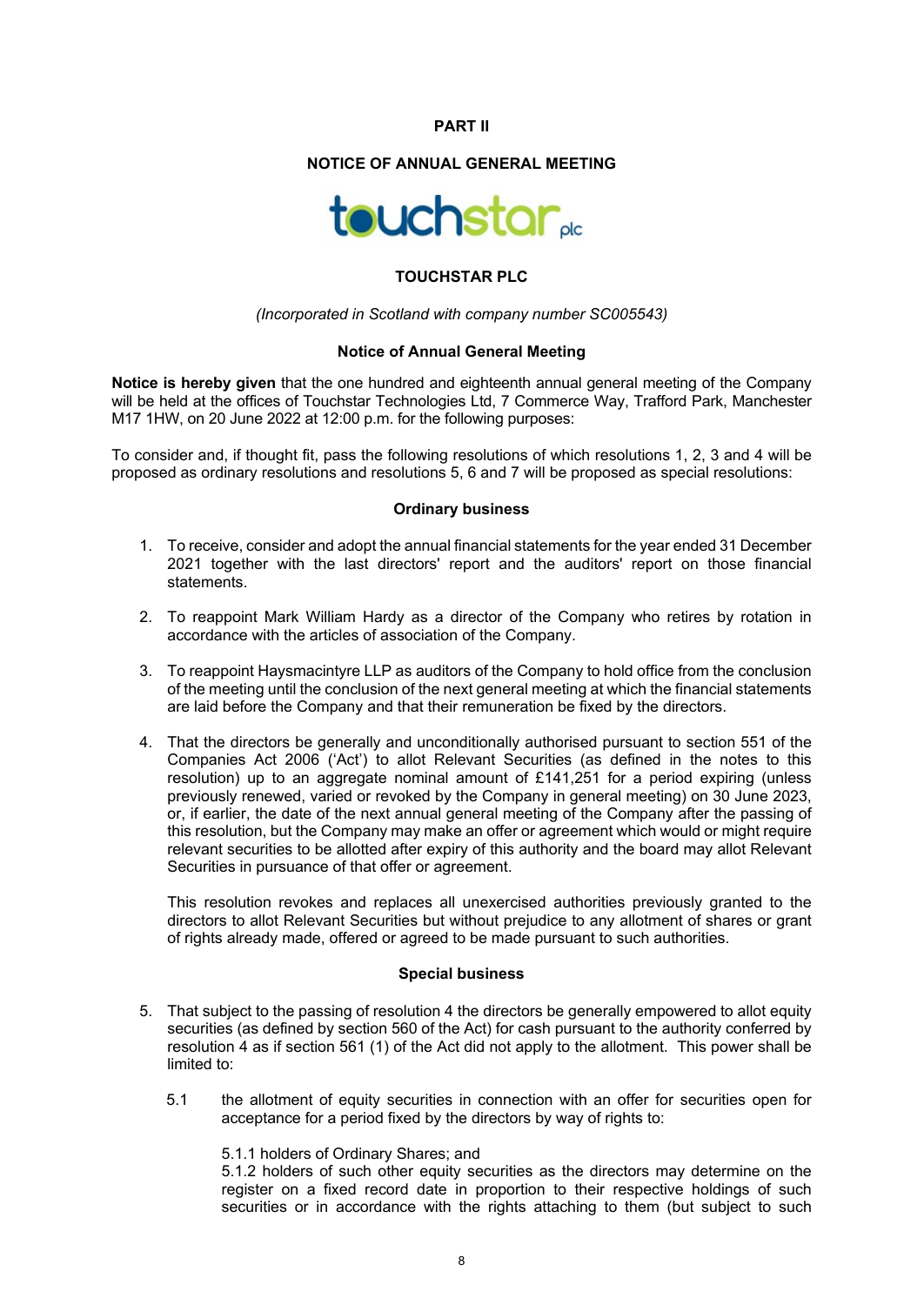exclusions or other arrangements necessary or expedient to deal with fractional entitlements that would otherwise arise or with legal or practical problems under the laws of any territory or the requirements of any recognised regulatory body or any stock exchange in any territory);

- 5.2 the allotment of equity securities pursuant to the terms of any share scheme for directors and employees approved by the Company in general meeting;
- 5.3 the allotment (otherwise than pursuant to sub paragraphs 6.1 and 6.2 above) of equity securities up to an aggregate nominal value of £42,375,

provided that the power hereby conferred shall expire on 30 June 2023, or, if earlier, the date of the next annual general meeting of the Company after the passing of this resolution save that the directors may before such expiry make an offer or agreement which would or might require equity securities to be allotted after such expiry and the directors may allot equity securities in pursuance of such an offer or agreement as if the power conferred hereby had not expired.

This resolution revokes and replaces all unexercised powers previously granted to the directors to allot equity securities as if either section 89(1) of the Companies Act 1985 or section 561(1) of the 2006 Act did not apply but without prejudice to any allotment of equity securities already made or agreed to be made pursuant to such authorities.

- 6. That in accordance with article 43 of the articles of association of the Company and Part 18 of the Act, the Company be and is hereby generally and unconditionally authorised for the purposes of section 166 of the Act to make one or more market purchases (as defined by section 693(4) of the Act) of its ordinary shares of 5p each in the capital of the Company subject to the following conditions:
	- 6.1 the maximum aggregate number of ordinary shares which may be purchased is 847,507 being 10% of the Company's shares in issue as at 31 December 2021;
	- 6.2 the price at which an ordinary share may be purchased shall not exceed 105% of the average of the middle market quotations for the ordinary share as derived from the London Stock Exchange Daily Official List for the five business days immediately preceding the date of purchase and shall not be less than 5p per ordinary share, in both cases exclusive of expenses; and
	- 6.3 unless previously renewed, varied or revoked, this authority hereby conferred will expire on 30 June 2023, or, if earlier, the conclusion of the Company's next annual general meeting, except that the Company may before such authority expires enter into a contract to purchase its own shares which may be completed wholly partly after the expiry of this authority and may make a purchase of its own shares in pursuance of any such contract.
- 7. That subject to the confirmation of the Court, the amount standing to the credit of the share premium account of the Company be reduced by £1,118,774 and the amount by which the share premium account is so reduced be credited to a reserve.

**By order of the board**

**Natasha M Rourke** Company Secretary 26 May 2022 Registered office: 1 George Square, Glasgow G2 1AL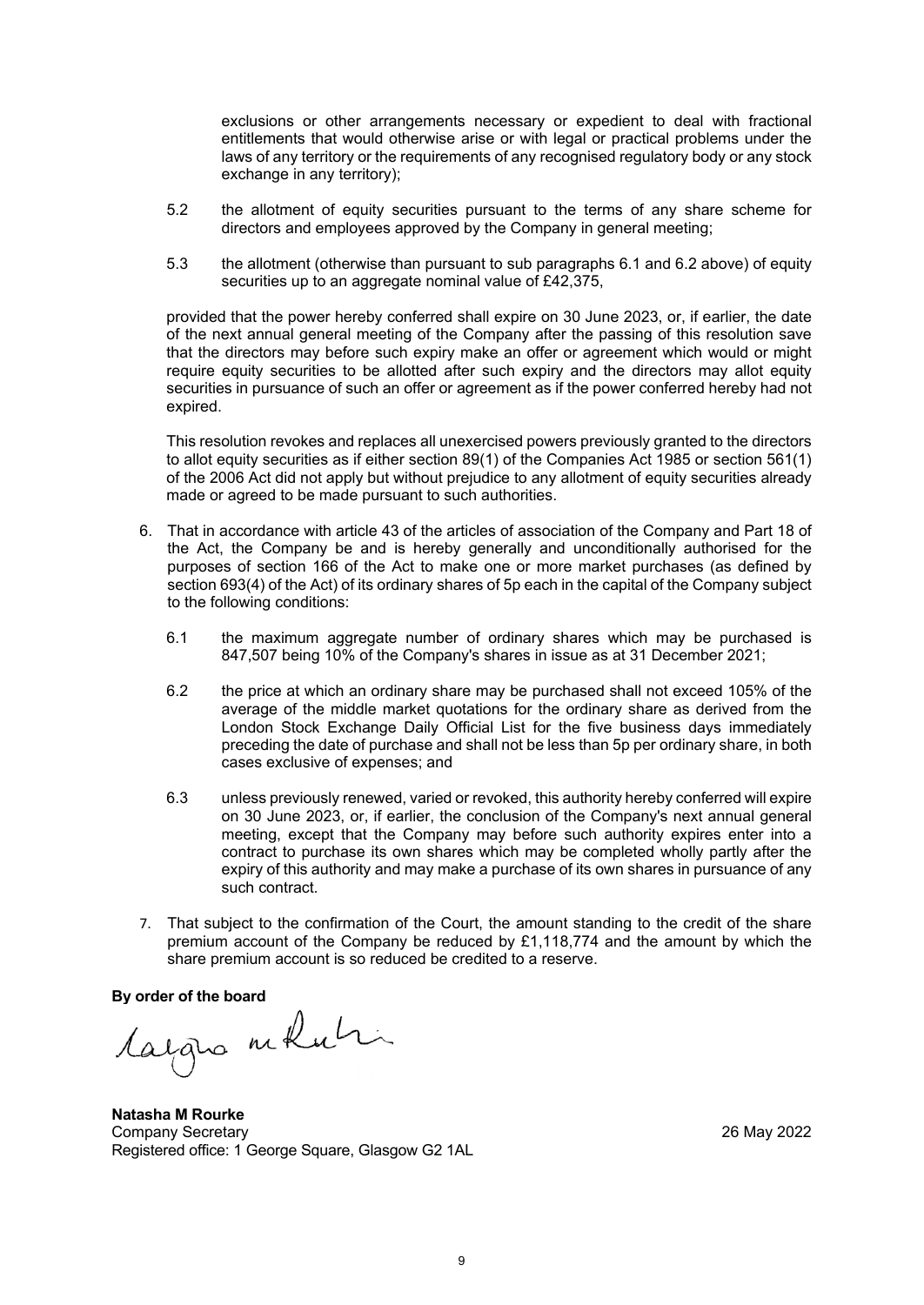# **Notes**:

The following notes explain your general rights as a member of the Company and your right to attend and vote at this meeting or to appoint someone else to vote on your behalf.

- 1. Pursuant to Regulation 41 of Uncertificated Securities Regulations 2001, the Company specifies that only those members entered in the register of members of the Company as at 6:00 p.m. on 16 June 2022 shall be entitled to attend and vote at the meeting convened above in respect of the number of shares registered in their names at that time. This time will still apply for the purpose of determining who is entitled to attend and vote if the annual general meeting is adjourned from its scheduled time by 48 hours or less. If the annual general meeting is adjourned for longer, members who wish to attend and vote must be on the Company's register of members by 48 hours (excluding any part of a day that is not a business day) before the time fixed for the adjourned meeting. Changes to entries on the register of members after that time will be disregarded in determining the rights of any person to attend or vote at the meeting.
- 2. A member entitled to attend and vote at the meeting convened by the above notice is entitled to appoint another person as his proxy to exercise all or any of his rights to attend and to speak and vote at the meeting. On a poll demanded, all of a member's voting rights may be exercised by one or more duly appointed proxies. Any such member may appoint more than one proxy provided that each proxy is appointed to exercise the rights attached to a different share or shares held by such member. You may not appoint more than one proxy to exercise rights attached to any one share. A proxy must vote in accordance with any instructions given by the appointing member. To appoint more than one proxy, please contact Neville Registrars Limited, Neville House, Steelpark Road, Halesowen, West Midlands B62 8HD Tel No. 0121 585 1131 (calls are charged at your network provider's standard rate. Lines are open 9.00 a.m. to 5.00 p.m. from Monday to Friday). A proxy need not be a member of the Company, but they must attend the meeting to represent the relevant member. Appointing a proxy will not prevent a member from attending in person and voting at the meeting. If you wish your proxy to speak on your behalf at the meeting, you will need to appoint your own choice of proxy (not the chairman of the meeting) and give your instructions directly to them.
- 3. A form of appointment of proxy is enclosed. Please carefully read the instructions on how to complete the Form of Proxy. To appoint a proxy using this form in hard copy form, this form must be completed and signed, sent, or delivered by post to Neville Registrars Limited, Neville House, Steelpark Road, Halesowen, West Midlands B62 8HDTel No. 0121 585 1131 (calls are charged at your network provider's standard rate. Lines are open 9.00 a.m. to 5.00 p.m. from Monday to Friday) or you may photocopy the proxy form with this notice. In the case of a member which is a company, the proxy form must be executed under its common seal or signed on its behalf by an officer of the company or an attorney of the company. If you return more than one proxy appointment, either by hard copy form or by electronic form, that received last by the registrar before the latest time for the receipt of proxies will take precedence. The completion and return of a Form of Proxy does not preclude a member from subsequently attending and voting at the meeting in person if he or she so wishes. If a member has appointed a proxy and attends the meeting in person, such proxy appointment will automatically be terminated.
	- 4. CREST members who wish to appoint a proxy or proxies through the CREST Electronic Proxy Appointment Service may do so for the meeting to be held at 12:00 p.m. on 20 June 2022 thereof by following the procedures described in the CREST manual. All messages relating to the appointment of a proxy or an instruction to a previously-appointed proxy, which are to be transmitted through CREST, must be received by the Registrars (ID 7RA11) no later than 12:00 p.m. on 16 June 2022, or, if the meeting is adjourned, 48 hours before the time fixed for the adjourned meeting (excluding any part of a day that is not a business day). Please note the following:
		- 4.1 in order for a proxy appointment or instruction made using the CREST service to be valid, the appropriate CREST message (a "CREST proxy instruction") must be properly authenticated in accordance with Euroclear UK & Ireland Limited's specifications and must contain the information required for such instructions, as described in the CREST manual. The message, regardless of whether it constitutes the appointment of a proxy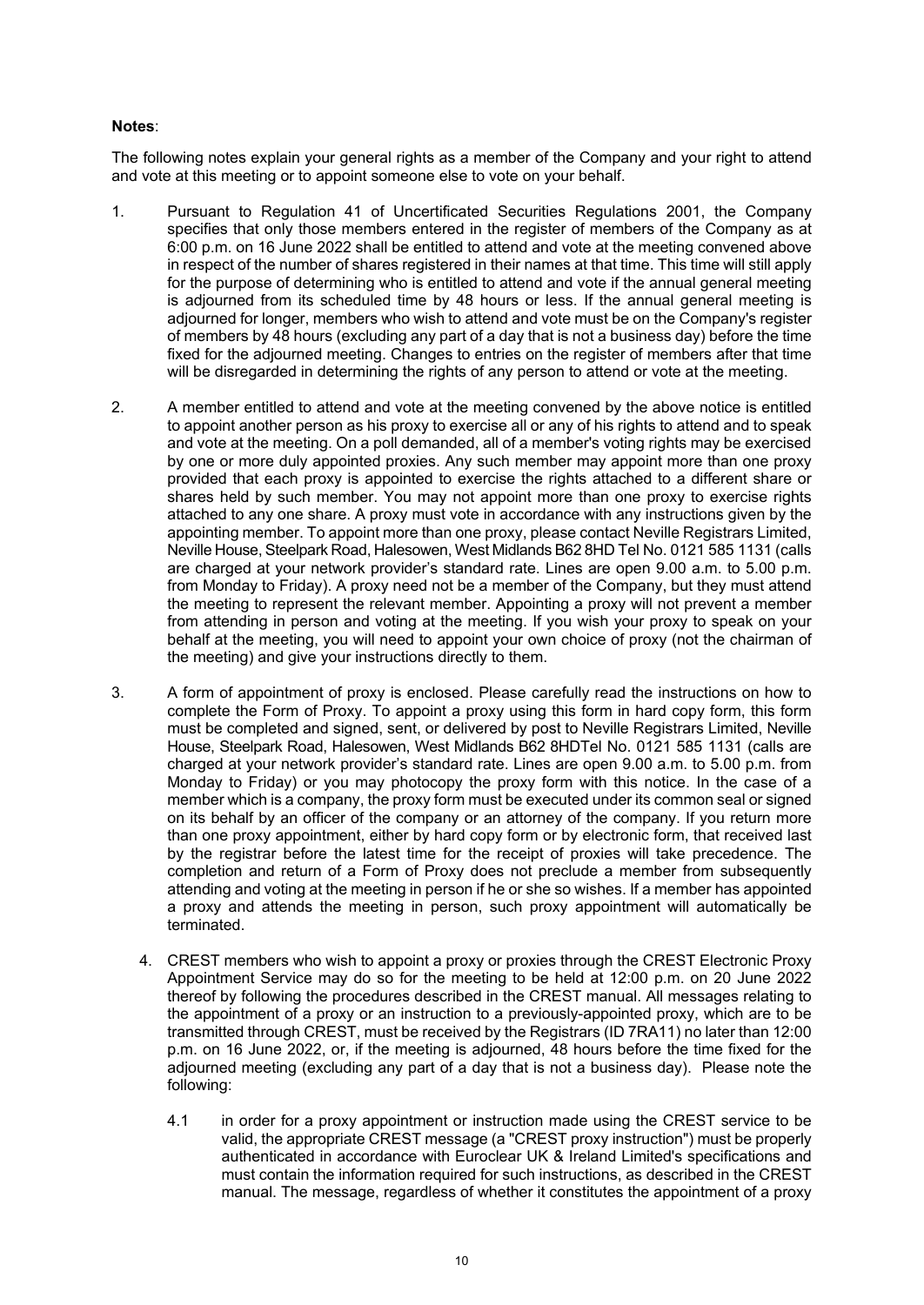or is an amendment to the instruction given to a previously appointed proxy must, in order to be valid, be transmitted so as to be received by the issuer's agent by the latest time(s) for receipt of proxy appointments specified in this notice. For this purpose, the time of receipt will be taken to be the time (as determined by the timestamp applied to the message by the CREST application host) from which the issuer's agent is able to retrieve the message by enquiry to CREST in the manner prescribed by CREST. After this time any change of instructions to proxies appointed through CREST should be communicated to the appointee through other means;

- 4.2 CREST members and, where applicable, their CREST sponsors or voting service providers should note that Euroclear UK & Ireland Limited does not make available special procedures in CREST for any particular messages. Normal system timings and limitations will therefore apply in relation to the input of CREST proxy instructions. It is the responsibility of the CREST member concerned to take (or, if the CREST member is a CREST personal member or sponsored member or has appointed a voting service provider(s), to procure that his CREST sponsor or voting service provider(s) take(s)) such action as shall be necessary to ensure that a message is transmitted by means of the CREST system by any particular time. In this connection, CREST members and, where applicable, their CREST sponsors or voting service providers are referred in particular to those sections of the CREST manual concerning practical limitations of the CREST system and timings; and
- 4.3 the Company may treat as invalid a CREST proxy instruction in the circumstances set out in regulation 35(5)(a) of the Uncertificated Securities Regulations 2001.
- 5. A member's instructions to the proxy must be indicated in the appropriate space provided. The Form of Proxy includes a vote withheld option. To abstain from voting on a resolution, select the relevant 'Vote withheld' box. Please note that a vote withheld is not a vote in law and will not be counted in the calculation of the proportion of the votes for and against any particular resolution. If no voting indication is given, your proxy will vote or abstain from voting at his or her decision. Your proxy will vote (or abstain from voting) as he or she thinks fit in relation to any other matter which is put before the meeting.
- 6. The Form of Proxy must be signed by the appointor or his attorney duly authorised in writing. The appointment of a proxy and the original or duly certified copy of the power of attorney or other authority (if any) under which it is signed or authenticated should be deposited with the Company's registrar at the address shown on the proxy form not later than 12:00 p.m. on 16 June 2022 or 48 hours (excluding any part of a day that is not a business day) before the time for holding any adjourned meeting or (in the case of a poll not taken on the same day as the meeting or adjourned meeting) for the taking of the poll at which it is to be used.
- 7. As at the close of business on the date immediately preceding this notice, the Company's issued share capital comprised 8,475,077 Ordinary Shares and, therefore, the total number of voting rights in the Company as at close of business on the date immediately preceding this notice is 8,475,077.
- 8. In the case of joint holders of shares, where more than one of the joint holders purports to appoint a proxy, only the appointment submitted by the most senior holder will be accepted. Seniority is determined by the order in which the names of the joint holders appear in the Company's register of members in respect of the joint holding (the first named being the most senior).
- 9. Any corporation which is a member can appoint one or more corporate representatives who may exercise on its behalf all of its powers as a member provided that they do not do so in relation to the same shares.
- 10. In order to revoke a proxy instruction you will need to inform the Company by sending a signed hard copy notice clearly stating your intention to revoke your proxy appointment to the Company's registrars. In the case of a member which is a company, the revocation notice must be executed in accordance with note 9 above. Any power of attorney or any other authority under which the revocation notice is signed (or a duly certified copy of such power or authority) must be included with the revocation notice and must be received by the Company's registrars